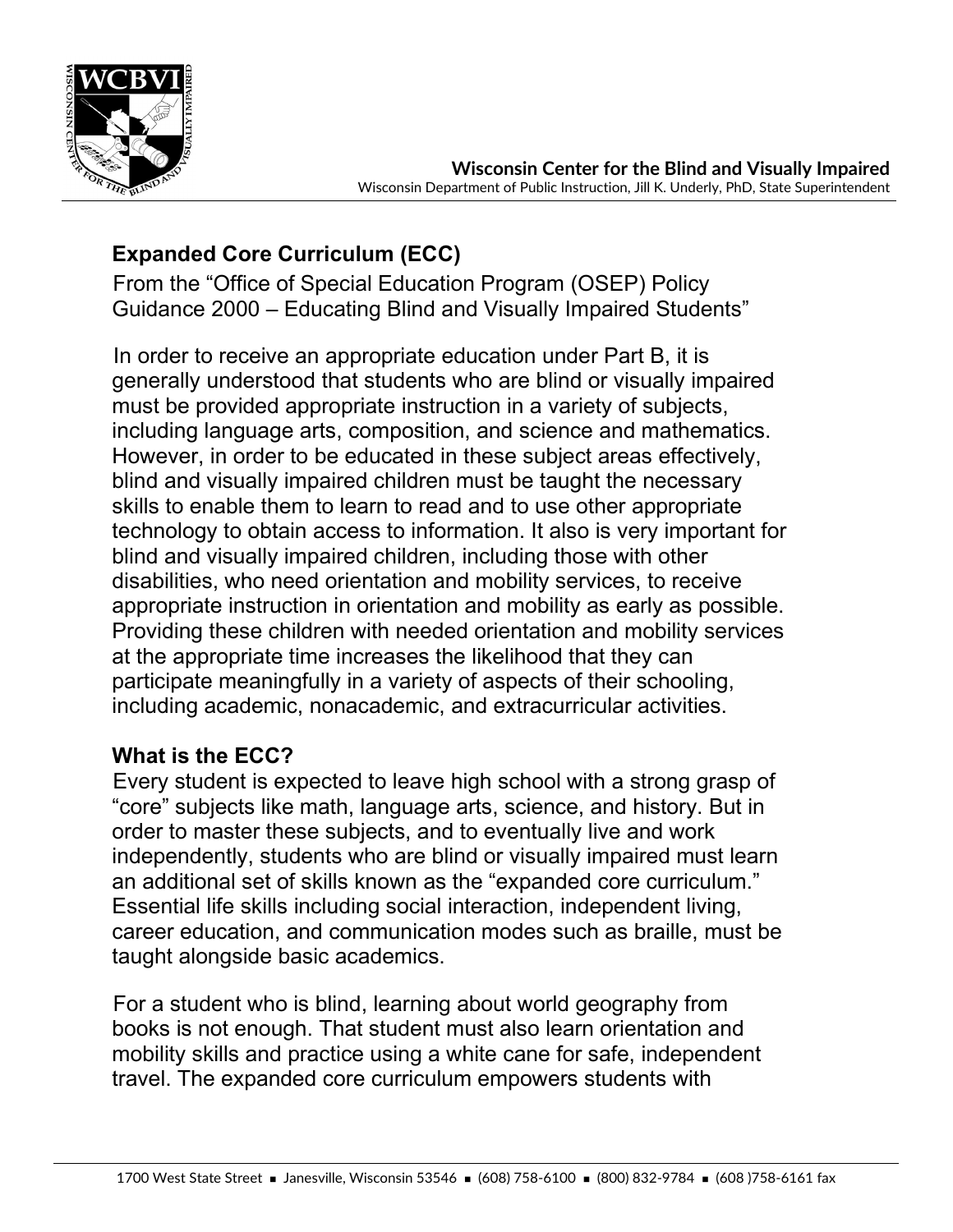disabilities to access their education and make their own choices throughout life.

# **Compensatory Skills, Including Communication Modes**

Compensatory Skills, Including Communication Modes, involve the use of tools, adaptations, modifications and behaviors that maximize the student's opportunity to access the environment, educational activities, information, and basic human needs. "Communication needs of students with visual impairment will vary, depending on the degree of functional vision, the effects of additional disabilities, and the task to be done. Children may communicate through braille, large print, print with the use of optical aids, regular print, tactile books, a calendar system, sign language, recorded materials, or combinations of these means." Other compensatory skills may include, but are not limited to writing adaptations, computer keyboarding, study and organizational skills, abacus, use of the tape recorder and accessing information through the auditory and tactile senses. Visual impairment and blindness may result in a need for specialized instruction in concept development, spatial awareness, and listening skills. Use of compensatory skills will minimize the effects of reduced vision and will provide access to the same learning opportunities that sighted peers have.

# **Orientation and Mobility**

Orientation and Mobility is a "vital area of learning, which requires delivery by teachers with specific preparation. It emphasizes the fundamental need and basic right of people who are visually impaired to travel as independently as possible, enjoying and learning to the greatest extent possible from the environment through which they are passing. Students will need to learn about themselves and the environment in which they move from basic body image to independent travel in rural areas and busy cities." Developing body concepts, spatial awareness, orientation strategies and an understanding of the world are building blocks for age appropriate, independent travel for students who are blind or have low vision. Students need to develop problem-solving strategies necessary to travel in familiar and unfamiliar school and community settings. All students with visual impairment need an Orientation and Mobility assessment regardless of the mode of travel (foot, wheelchair, walker, or other) and whether vision is the only impairment or one of several.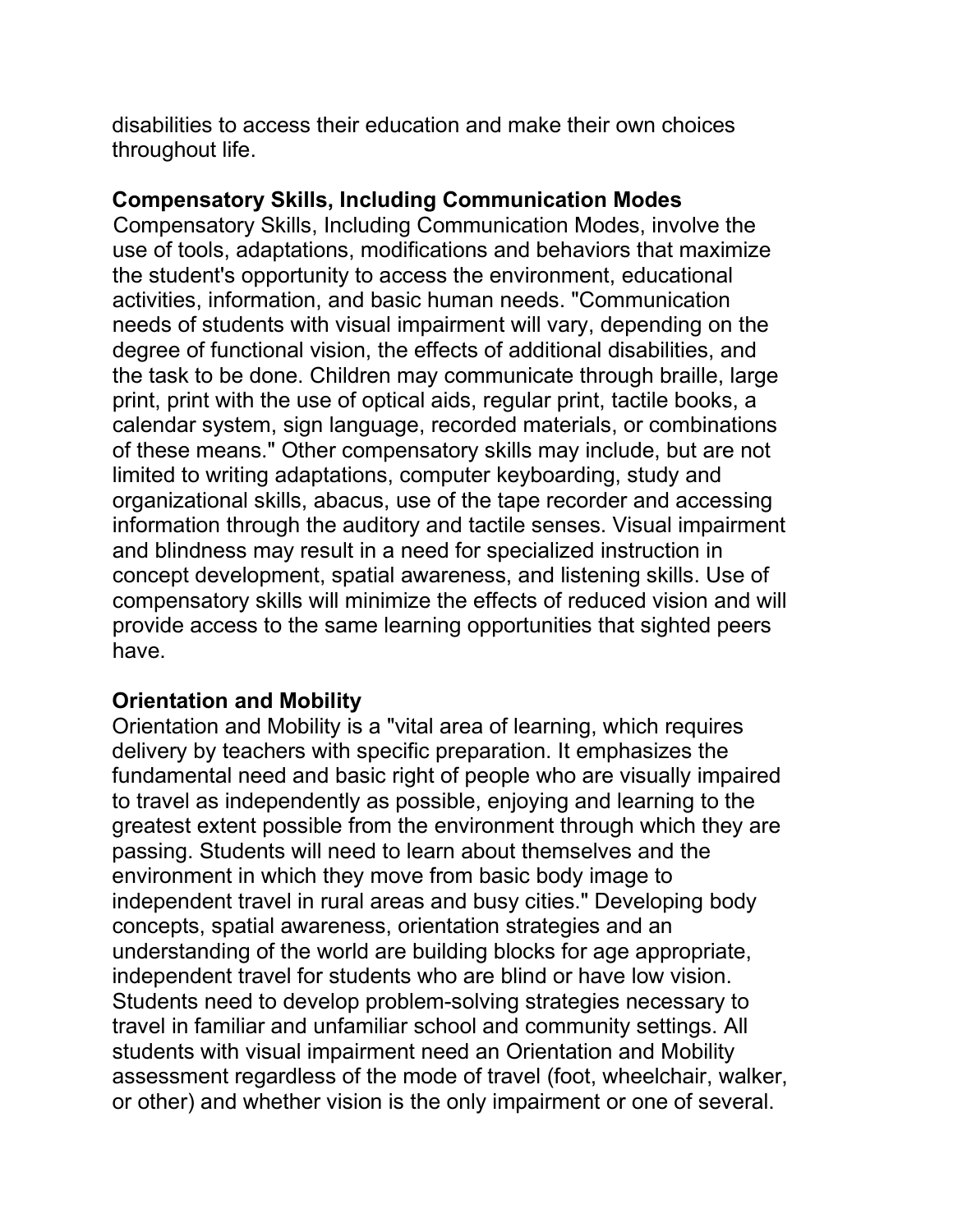Optimizing the use of residual vision may require the use of low vision aids such as telescopes and sunglasses, or strategies such as wearing hats or visors to reduce glare. The white cane is a common travel and identification tool used by many individuals who are blind or visually impaired. A certified Orientation and Mobility Specialist is qualified to provide instruction in the use of the white cane and to address the specialized assessments and needs referred to in this paragraph.

#### **Social Interaction Skills**

Good Social Interaction Skills are essential if students are to successfully apply skills learned in other curricular areas. "Sighted children and adults have learned almost all their social skills by visually observing other people and behaving in socially appropriate ways based on that information. Individuals who are blind and visually impaired cannot learn skills of social interaction in this casual and incidental fashion. They learn them through careful, conscious, and sequential teaching." These skills enable the student to access basic human needs, such as companionship, healthy and safe social relationships, information to solve their own problems, enjoyment of recreation/leisure activities, and to advocate for themselves. Understanding the role of body language, facial expressions, gestures and vocal tones is especially important when the visual cues cannot be seen. Students need to be self-advocates in a socially acceptable manner and accept or decline help graciously. "Instruction in these skills is such a fundamental need that it can often mean the difference between social isolation and a satisfying and fulfilling life as an adult."

#### **Independent Living Skills and Personal Management**

Independent Living Skills and Personal Management skills are an essential and often overlooked need area for students who are visually impaired. "This area encompasses all the tasks and functions people perform, according to their abilities, in order to live as independently as possible. These curricular needs are varied and include among others, skills in personal hygiene, food preparation, money, time management, home management, and organization of personal belongings." In addition, students need to learn self-advocacy skills and develop an understanding of how a society function. "Traditional classes in home economics and family life are not enough to meet the learning needs of most students with a visual impairment because they assume a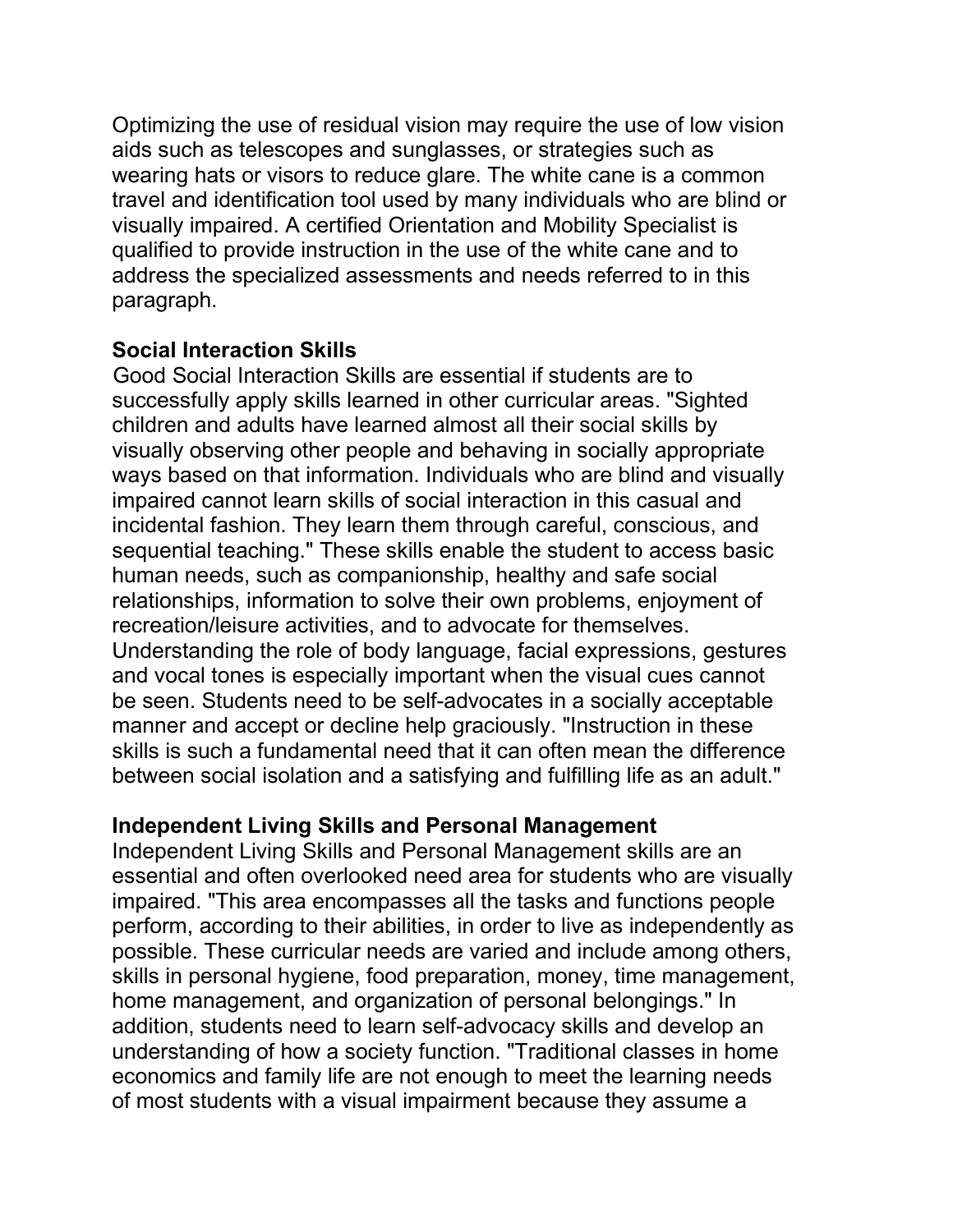basic level of knowledge, acquired incidentally through vision. As with the skills of social interaction, blind and visually impaired students cannot learn these skills without direct, sequential instruction by knowledgeable people."

#### **Recreation and Leisure**

Recreation and Leisure experiences and skills are important for quality of life during the school age years and beyond. With adaptations, modifications and safety supervision, students who are blind or visually impaired can participate in many of the same individual and group activities enjoyed by sighted peers. "Sighted people usually select such activities by visually observing them and choosing those in which they wish to participate. Recreation and leisure skills must be deliberately planned and taught to blind and visually impaired students and should focus on the development of life-long skills." In addition to traditional games and activities, there are games such as goalball and beeper baseball, which were designed for playing with low or no vision. Basic motor skills, as well as cooperative play strategies, often need to be taught in a specific manner in order to maximize success. Students need exposure to a healthy balance of solitary, social, passive and physical activities. Students should be aware of state and national organizations that promote recreation, leisure and sporting activities for the visually impaired. There is high correlation between recreation experiences, satisfaction with life, and self-esteem because of the opportunity for human interaction.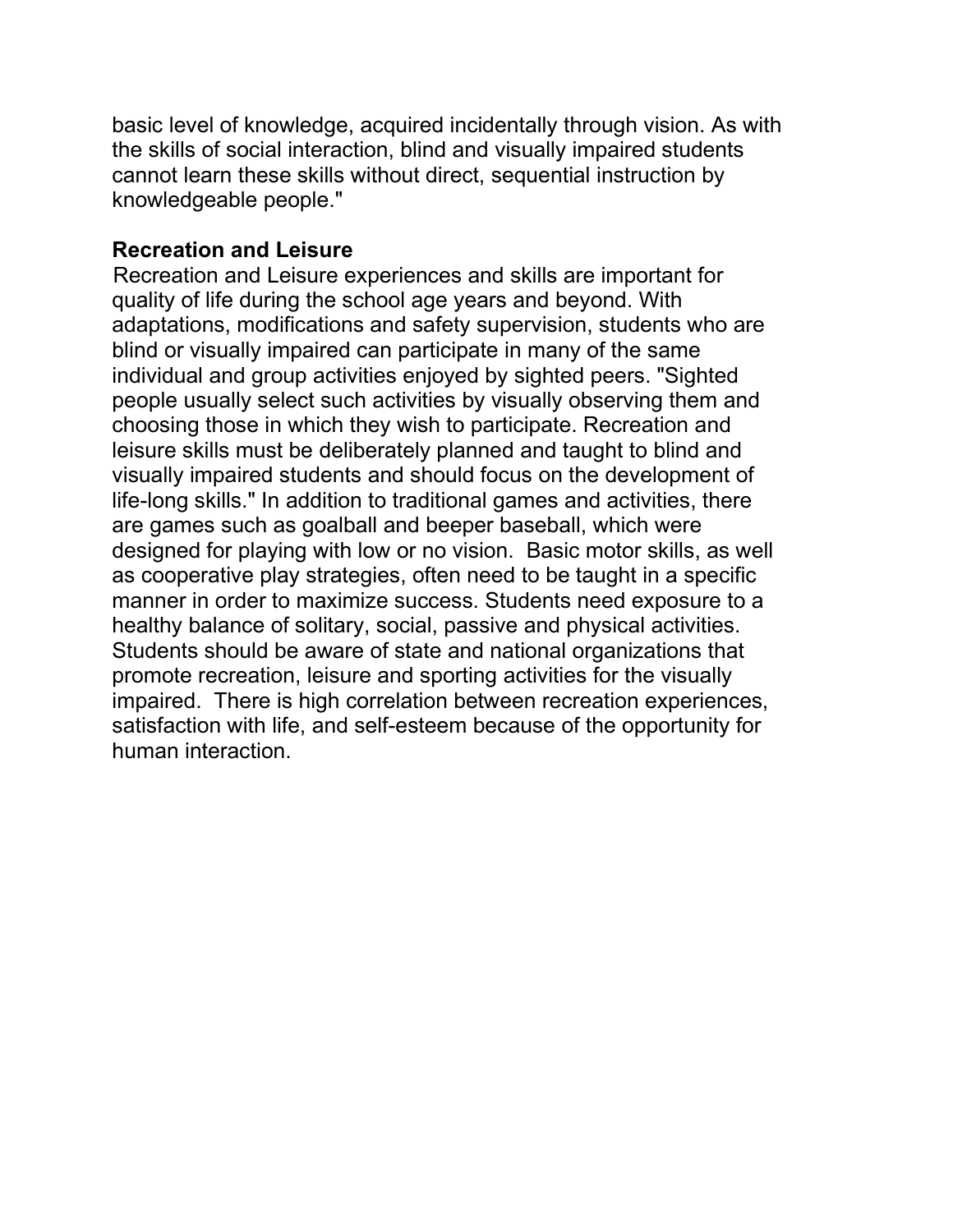# **Career and Vocational Education**

Career and Vocational Education focuses on skills, experiences, and adaptations necessary to understand, prepare for and access the world of work. "However, many of the knowledge and skills offered to all students through vocational education will not be sufficient to prepare students who are blind and visually impaired for adult life." Career and vocational education must be specifically designed to fit students' needs, "because here, too, general instruction assumes a basic knowledge of the world of work based on prior visual experiences. Career and vocational education in an expanded core curriculum should begin in the earliest grades." This can provide "visually impaired learners of all ages the opportunity to learn firsthand about the variety of work people do," through strategies such as role-playing, peer mentoring, and job shadowing. As the students' progress, curriculum must be structured to address personal strengths and weaknesses, work habits, ethics, workplace social skills, vocational interests, personal options, and specific skills training programs. For older students needs may include, but are not limited to, such areas as:

- Media-adapted tests (SAT, ACT, vocational interest inventories, civil service exams, etc.)
- Resources:
	- o Financial assistance (general and those specific to the blind and visually impaired); ◦ coordination with adult service providers--vocational rehabilitation or local county support services, or specialized training programs.
	- o Specialized product or equipment adaptations Selfadvocacy skills (understanding disclosure issues of visual impairment to potential employers, etc.)
- Employment-seeking skills (locating job openings, completing job applications, interview skills, etc.)
- Employment-keeping skills (developing personal on-the-job adaptations as the need arises) "Unemployment and underemployment continue to be leading problems facing adult visually impaired individuals in the United States, making this portion of the expanded core curriculum vital for students of all ages."